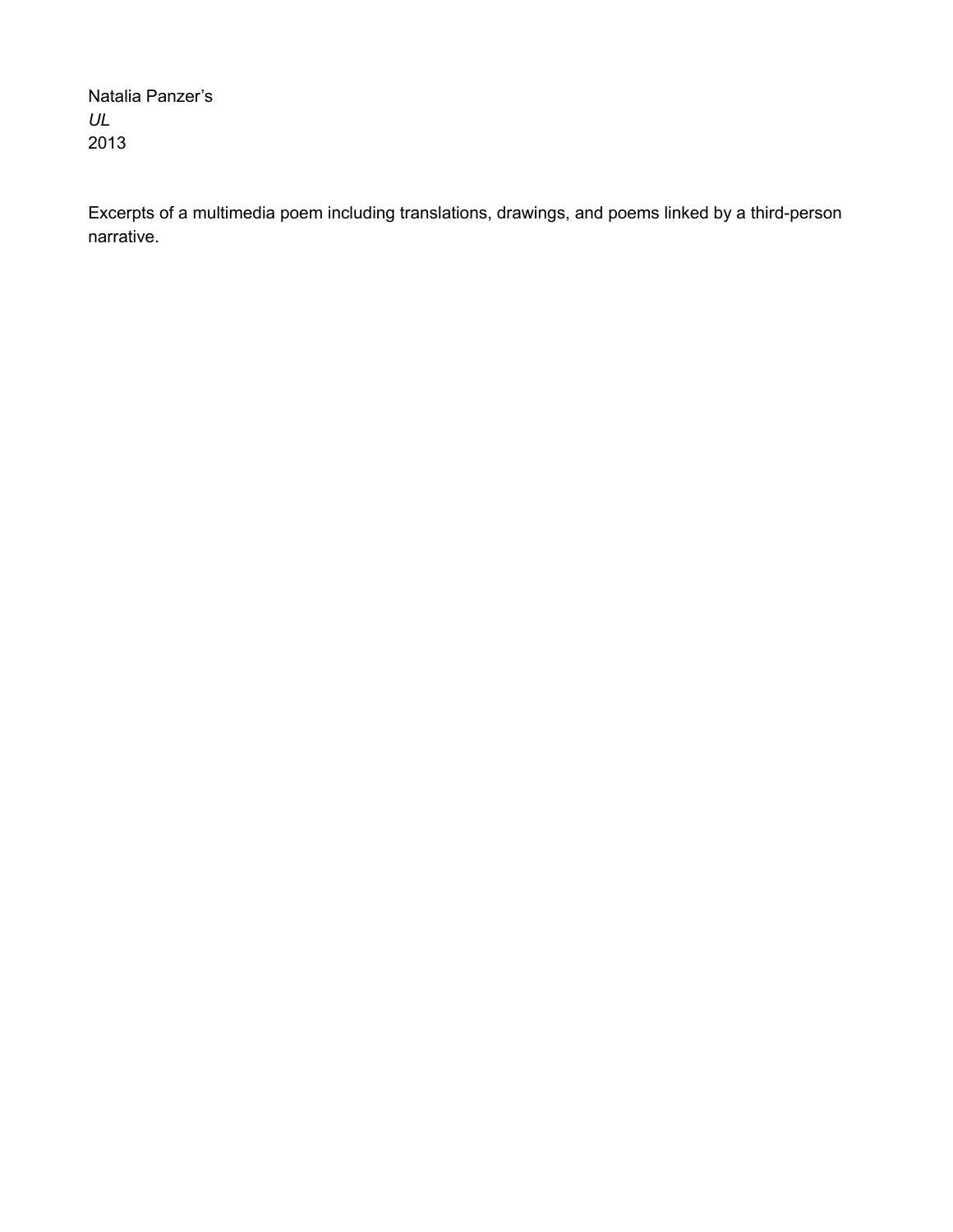ORANGE B In 1947, The Collyer Brothers, extreme compulsive hoarders, were found dead in their New York apartment. The younger brother, Langley, was killed by his own booby trap. His blind brother, Homer, died of starvation a few days later.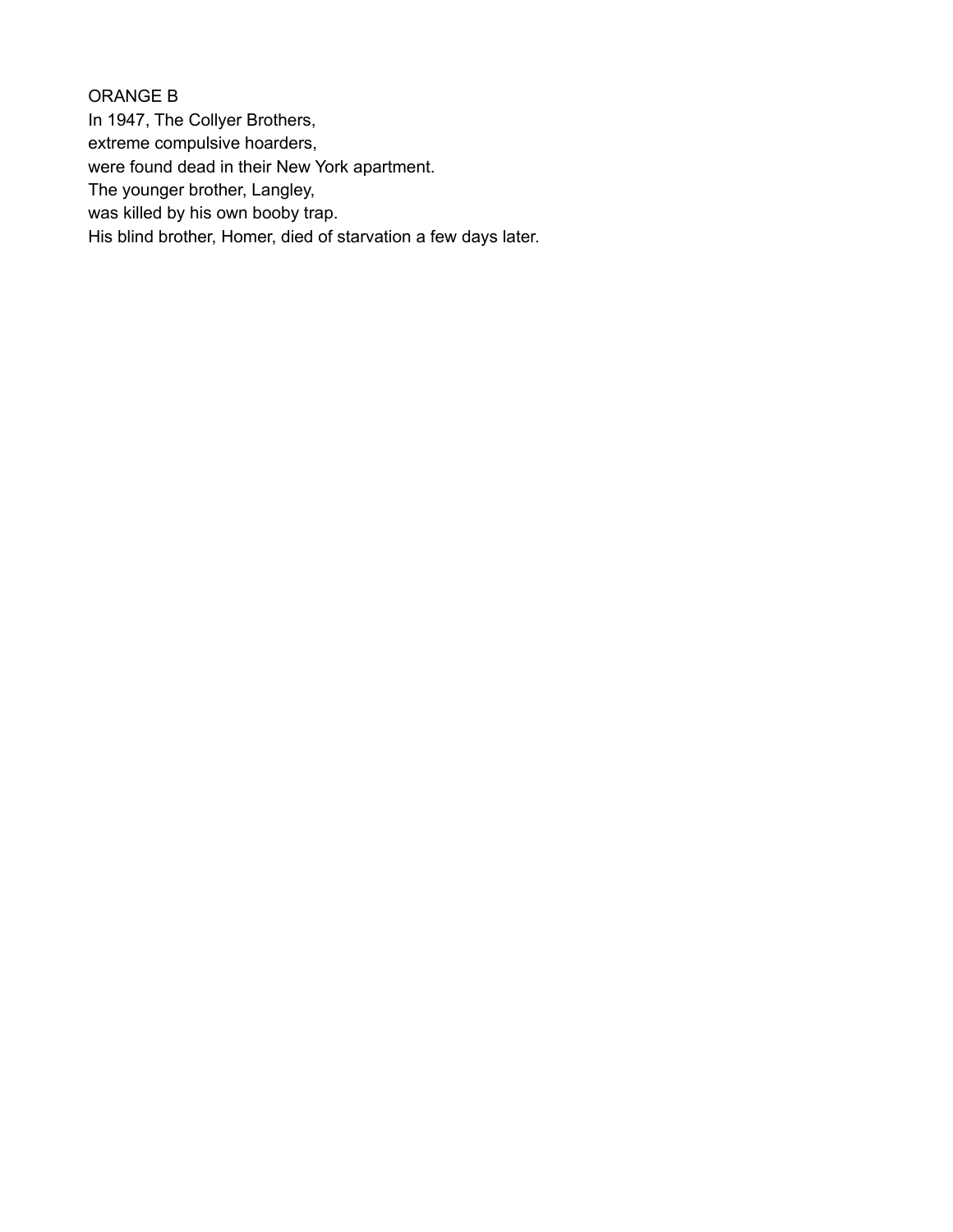## **MAUS**

Something's alone in the bottom of my bone.

A mouse without a tail. But why?

Because it wanted to see the world from my shoulder

(I wanted to warn it that the world was mash)

and later, in Transylvania, it fell off

and clocks clocked into clocks and I never saw it again.

I think your mouse's tail might be what I've been using for cheese wire

and I'm sorry but I left that wire in my will to Maus.

Maus? Who is this Maus? I guess it doesn't matter.

The mouse made for a terrible house.

Terrible because it was mine for the third time,

the time where I was a hall and the walls where I was a hall

and the walls were only there to stop scabs from finding skin

but I was a terrible wall, lazy. And they all got out.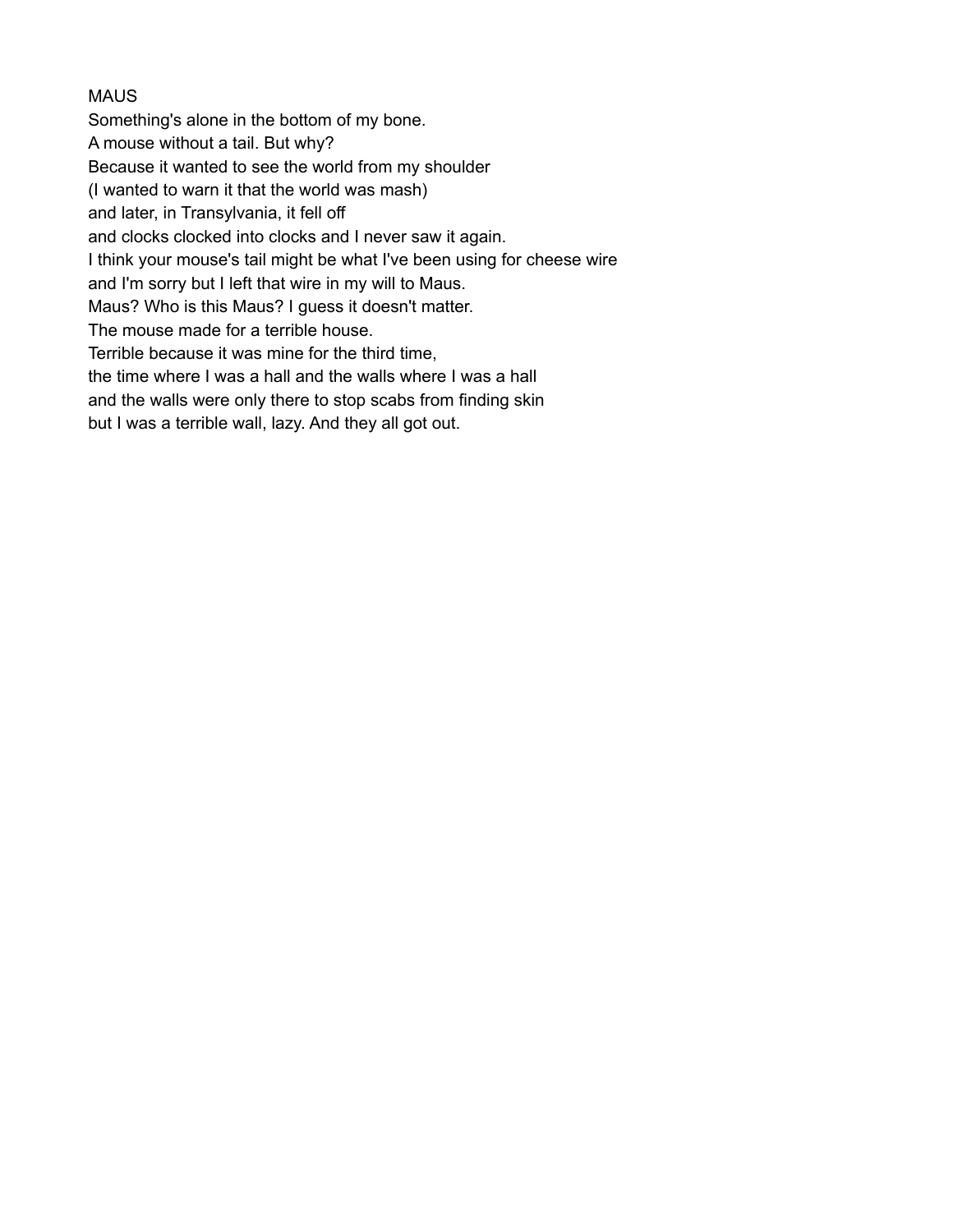ORLEGNIASDO

I could not fit through one door of the communist hotel and so filled them all and each bath with milk. Window a god's mole. I scratch it and catch the blood in my mouth for it is tissue, I think, a thought but thinking makes me lose it. Limbs, a tao on the table. Limbs that I left in the house of Gizzi and his hands hand me my head. Slow, wide came the windows.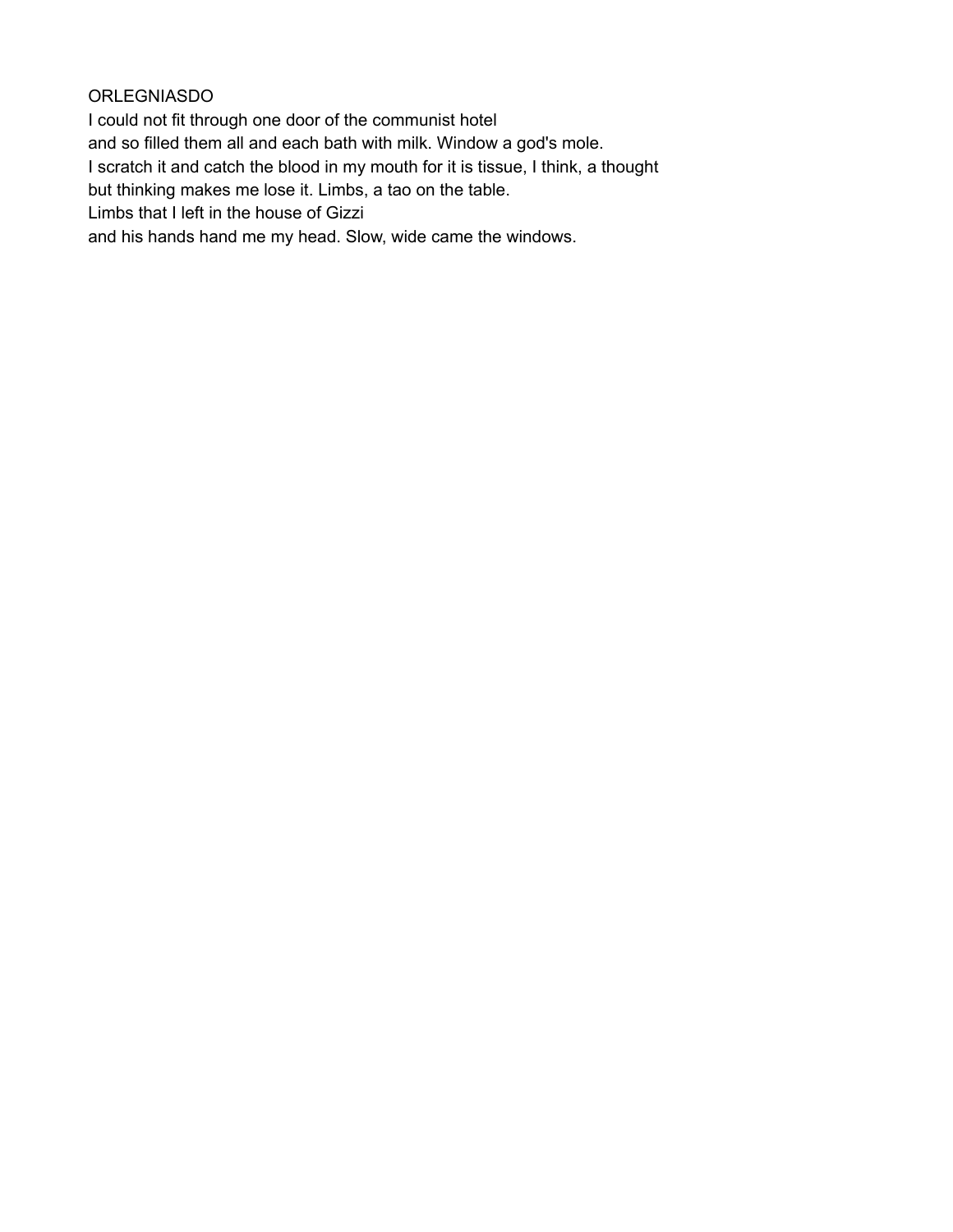## **LANGLEY**

A horse hiked over the earth. Robed. Lift the robe and find roads. Tongues on the floor of Tylenol, flapping. A smile slides sideways off a face and hangs there midair. Forthwith, another face comes on a witch with a stitch but a kitchen's stitch full of knives shanking each side in the halfness. Halfness like darkness? someone yells to my left from Atlantis, in Atlantis and others in Olympus and others in Atlantis by way of Olympus and others at once in Olympus and Atlantis and Moses in the land of Moab. The blind sleep as flowers sleep, closed. Each sleep a step away from the Birdhouse.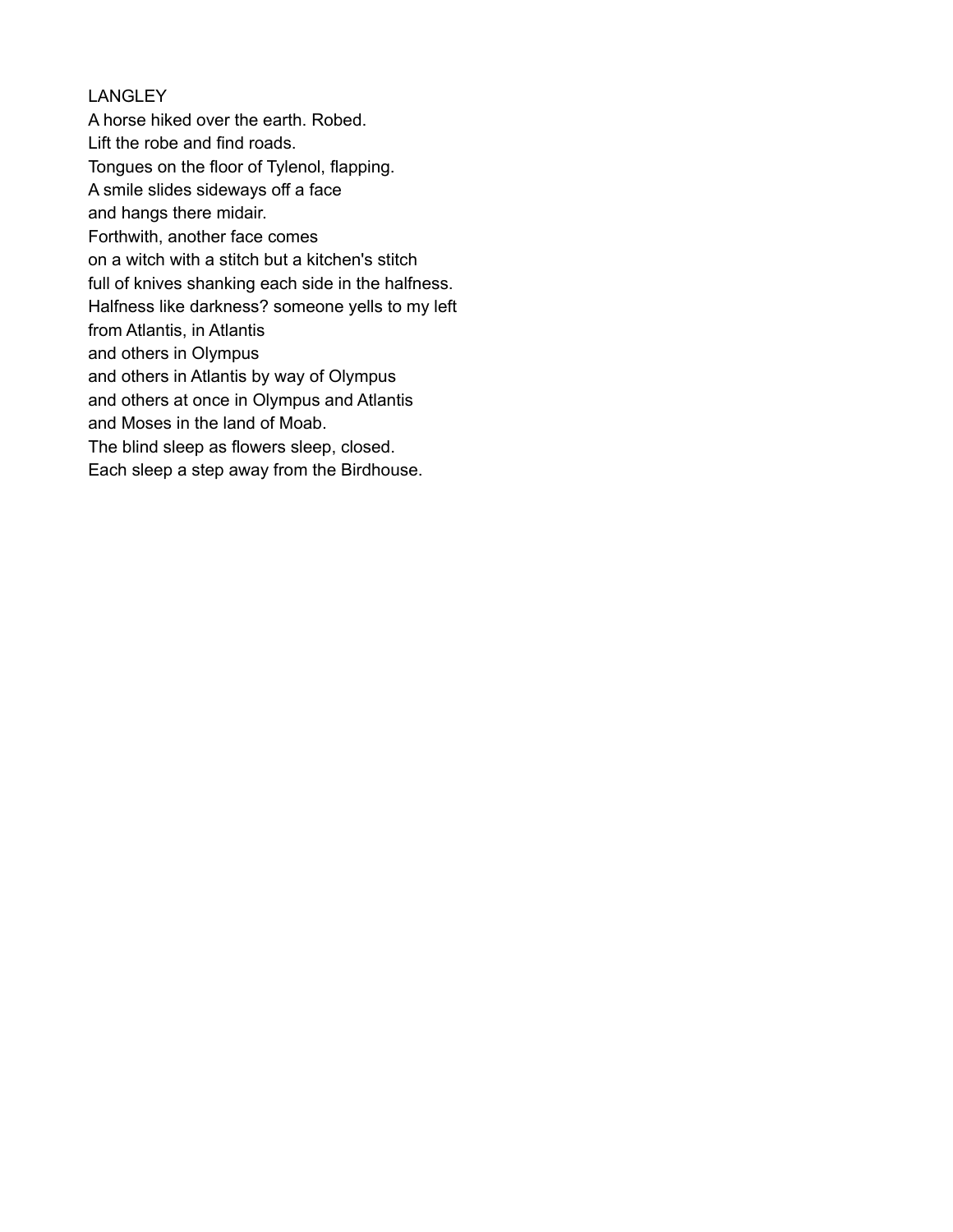### **NIJINSKY**

I cannot go too far into their world. If I could I would sleep but soon, Venus will pass by the sun and all the seams & seers will glow yellow in the same room. They unclip their ears. Long, dark bears begin to infiltrate the kitchen. I cough up an ankle, my uncle, Urkel and the sky sheds its mouth from the inside so upside down I am there. Itch my tongue with your ditch. It's me, passing myself. Upstairs, I do not go upstairs. Goya, the prince of my medical water. A ball of arms swims towards me in the river.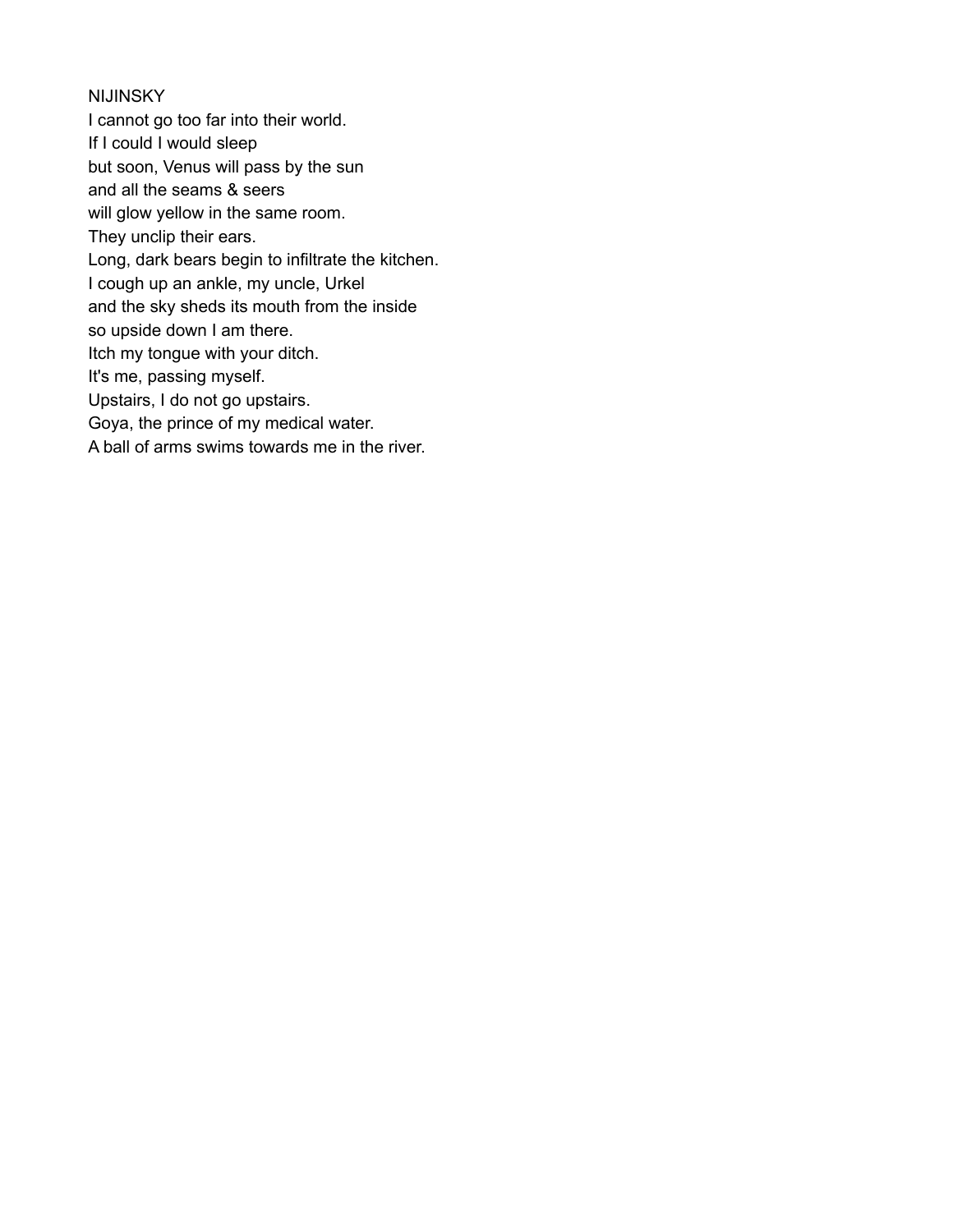ANTI-WALLISM Almost I am unhigh a hotel prunes me and finds plums. I'm a dud. They chuck me with the others: an orchestra in an awwchard, feet the part of fleece, this is not the police.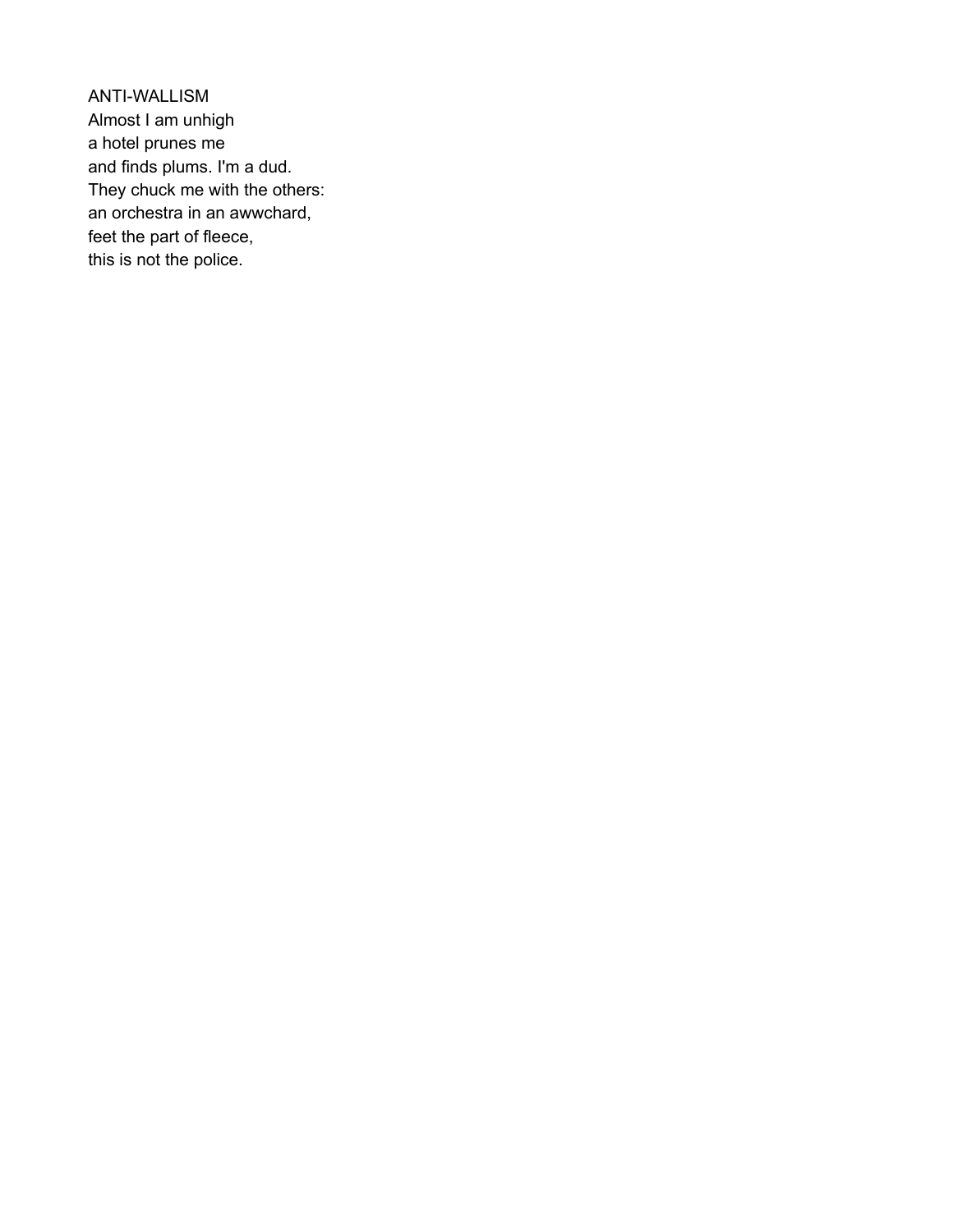#### JANUS

"We're in the car. Hands and mouth and teeth."

Night raised the flowers in voices clicking its alien tongue. The mouse closed its window. A whale offers its gloves on a road, the last road, groundless. Birds, the featherless elders. The sleeves I am left with are empty but anyway I wear them. Untie alpaca and get A. Fingernails bite theirs. A clown performs for its clown, Vallejo is the girl of the hour. But she has come from Trujillo to Lima. But she earns a wage of five soles.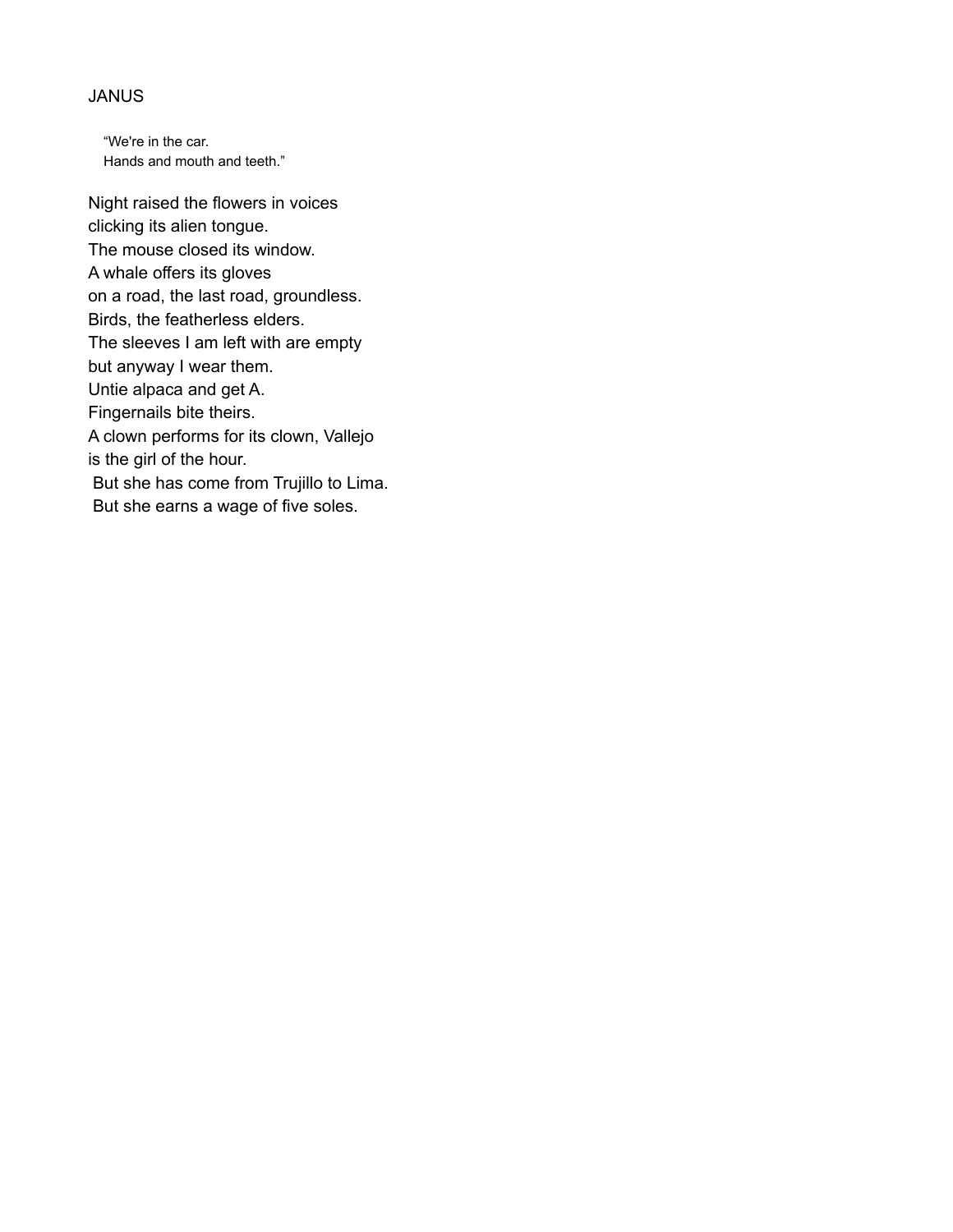## JADWIGA

Once abandoned, blogs, understand you are Suns.

Into and, eventually, out of

hedgehogs learn to ignore their own hands.

But there are others!

and chins growing down and out into slides

because, because because bigos.

Light, your mushrooms have colonized.

Wetas hop along his brainstems. Trains touch noses.

Triangles' points put on pants

and join the pilgrimage to the Pyramid of Pork.

America lights its pipes. Attilas storm the mall. Ulf forms.

Photoshopped by a phantom damp from dipping.

And where is my anti-without?

For weeks I've been a week, a tongue, and you . . .

who are you anyway?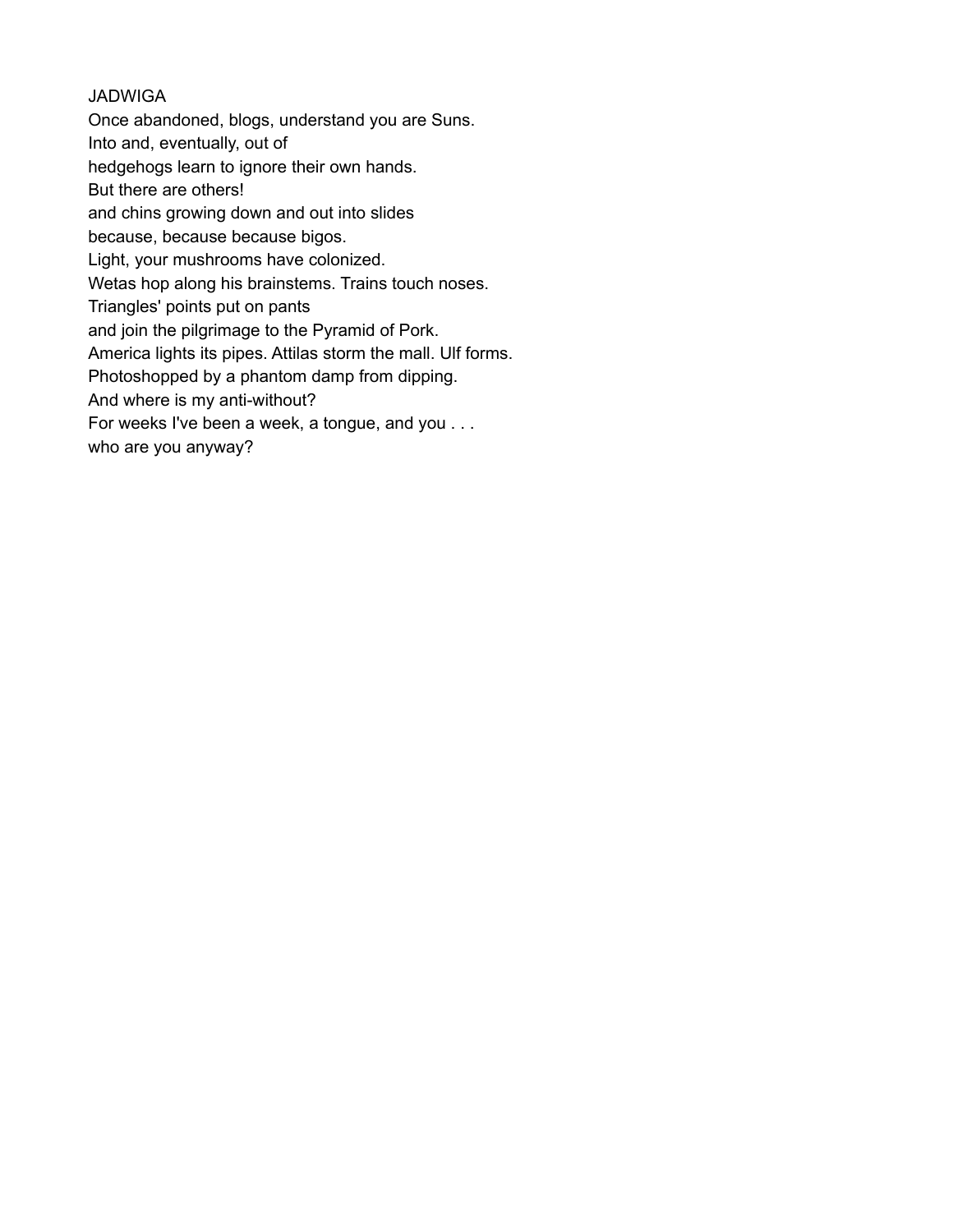## OCAML

I, an elephant, go to your elephant at the airport. The sky closes over like a side like a side taken off is a side taken. A bird slips off the sky. Surfers sink into the earth when asleep. Patient, I fall asleep before morning. London scoops the shoes from its stews. Copernicus talks stats with a stork. Slow, my up my nose window cracks and kangaroos ripple into view, mistaken, put cake up as a curtain and got bacon.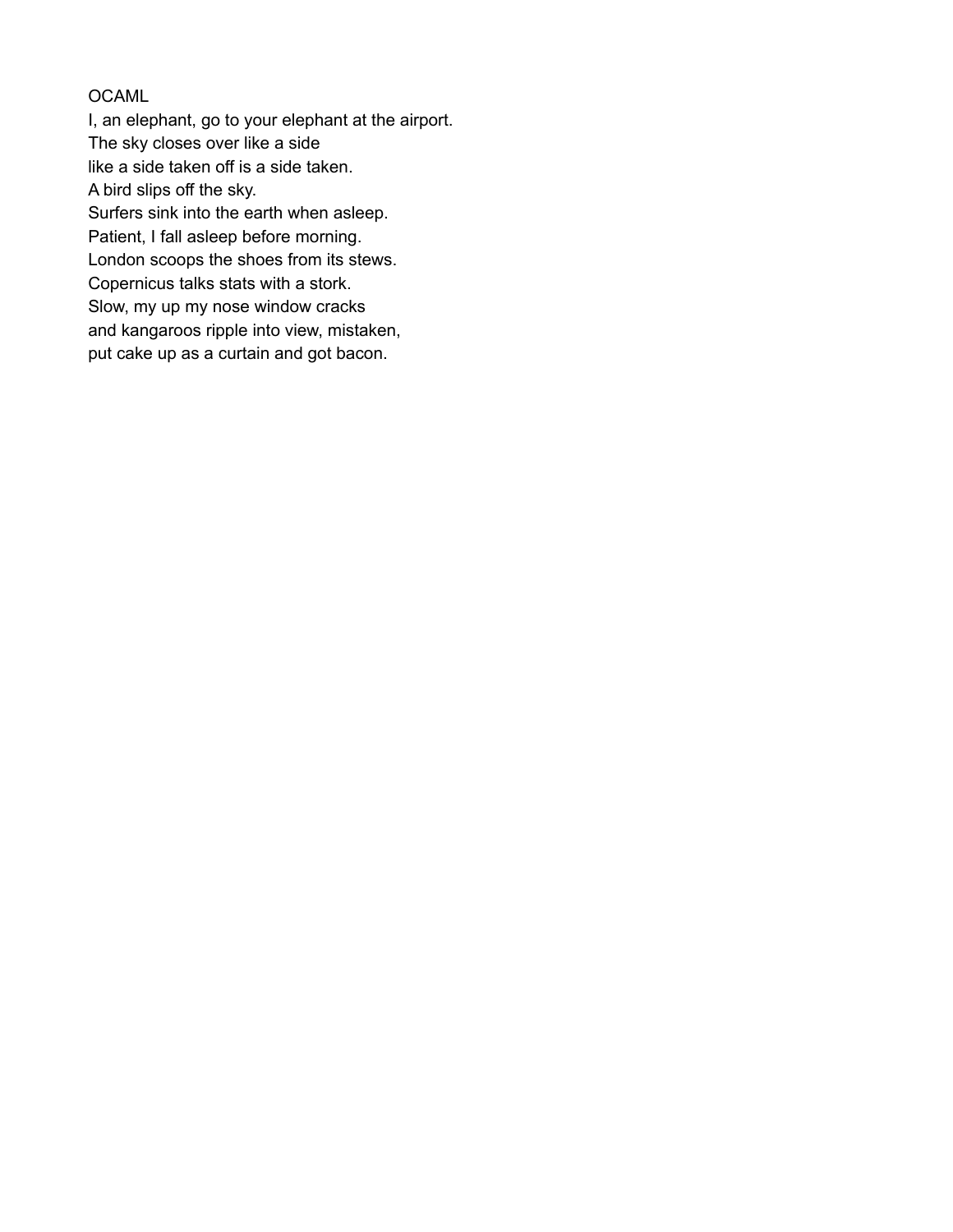THE ORACLE OF DELPHI  $10^{16}$  meters = 1 light year Space alternates between a lot of activity And relative inactivity  $-$  notice, a rhythm  $-$ And in the intestines of orcs there are oaks I propose to a twig in a wig Vast the land with awling storks Delivery boys lost in the Himalayas Babcias, my babcias High jumpers in their paper house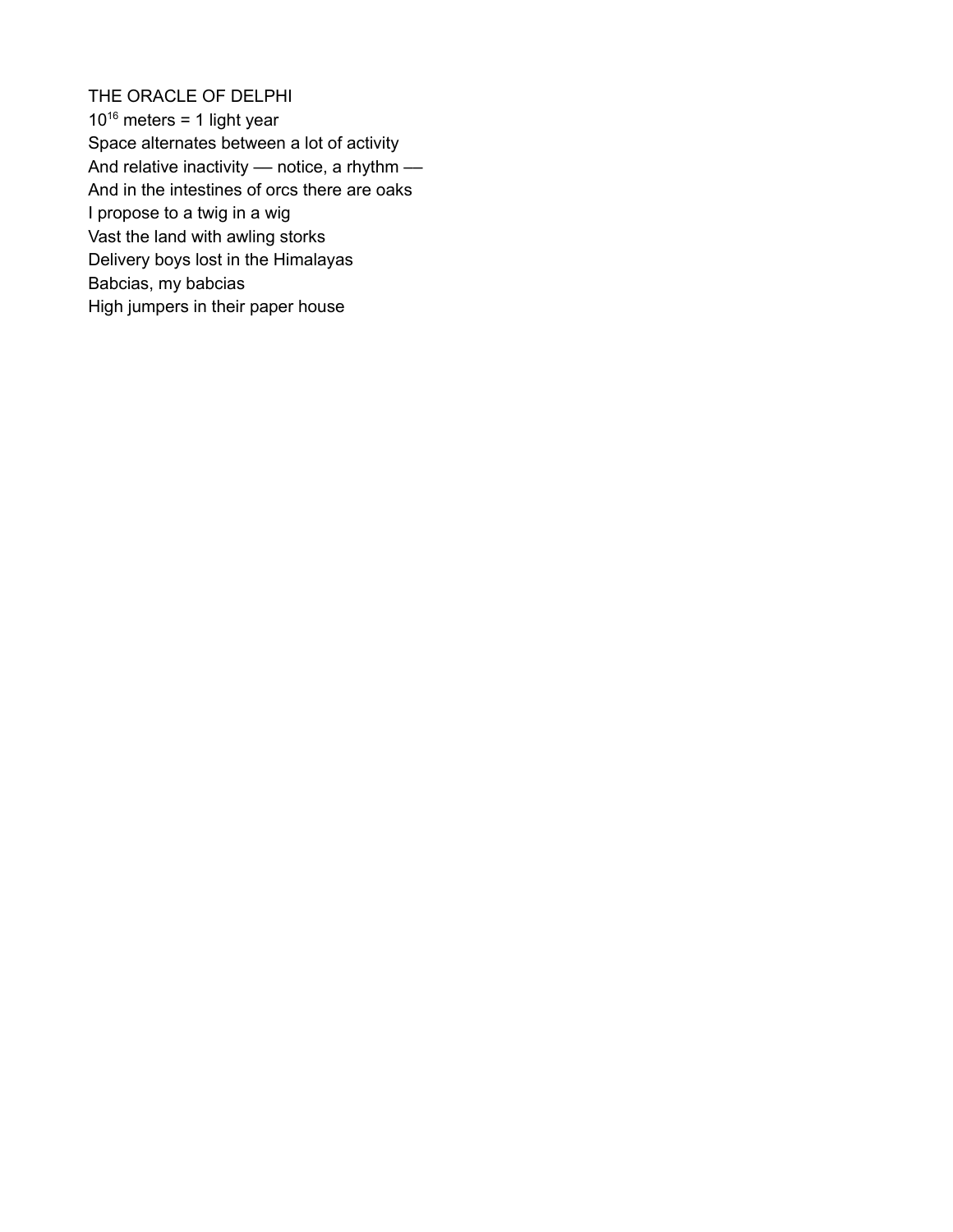WHERE –– I might Said the wood god Mud in the stars and food on the ground Fra Angelico was said to be unable To paint a Christ without weeping Julius Caesar was informed of his death And of who would do it in a letter That he got but never opened And by the time of Caravaggio's apprenticeship Lomazzo had been forced by blindness to abandon painting

This comes in through the window: Virgil's real name was Virgilio Brunelleschi had a temporary restaurant and wine shop Constructed in the highest reaches of the Florence cathedral While building his great cupola So the workers didn't have to navigate all that distance for lunch Emmy Hennings died in a small room above a grocery Like things go toward me and in back of me Beast that ate my bike but now owes me

I have claimed that Merlin knew German Cold coffee, yellow corn, green mass, a germ Something growing in my arm: a bone, an arm Count the cows Cut the grass Only orphans allowed in the cat town

When Orion said That he would kill all the animals in the world The earth sent a giant scorpion to sting him Began-begun, a yellow-haired lemon Wide is not a width Fall off the floor Any small thing is water Like Apollo sometimes Exchanged his god-like status to live as a dolphin And founded the oracle at Delphi Named in honour of the dolphin

Aristotle said whales were mammals Whales have three stomachs And vomit when harpooned Bloody emissions from a whale's blowhole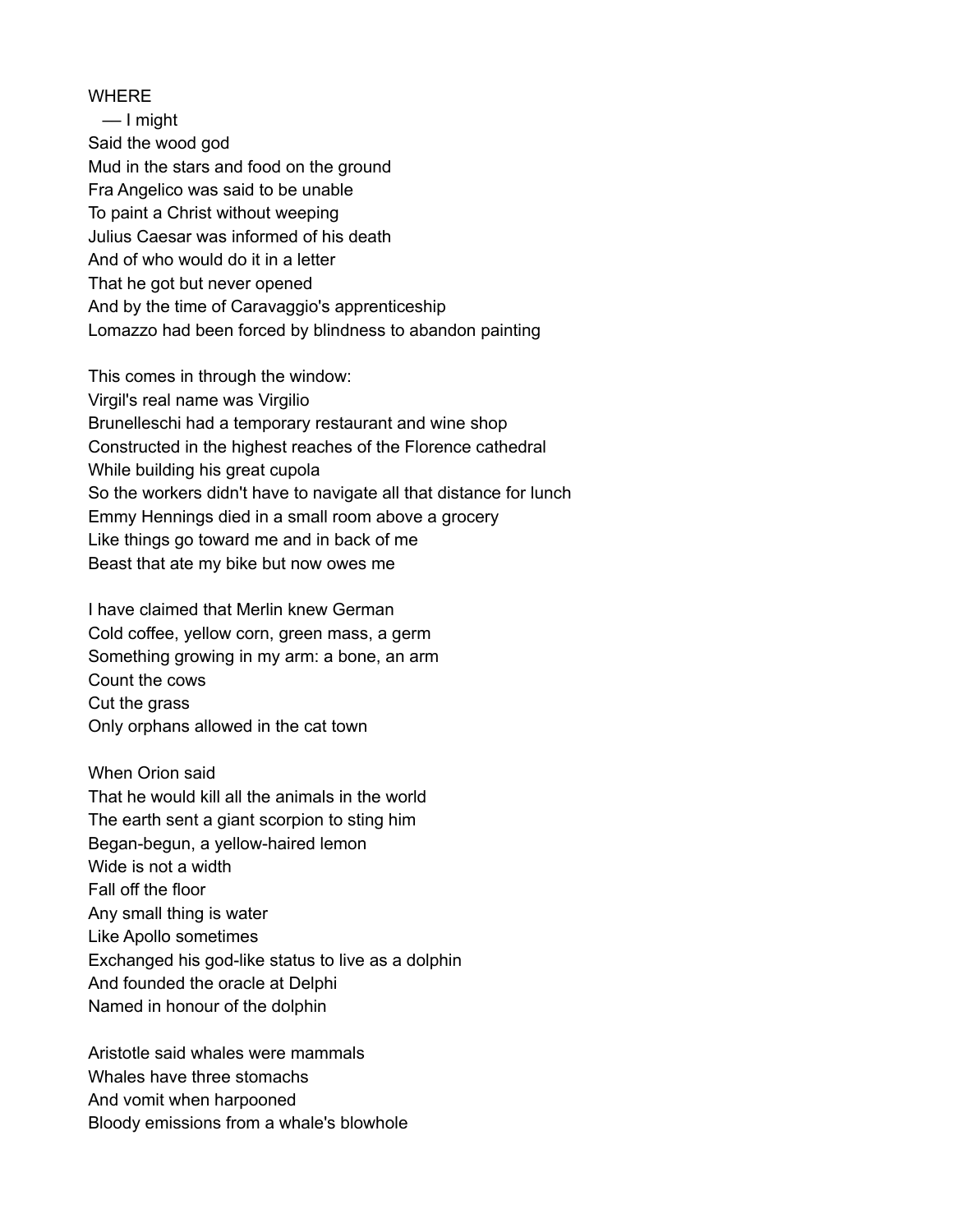Means that its lungs are injured Tartini's violin, which shattered in its case at his death

Eyes over there, depths Look East to the mountain Eyes touch on the ur-map Teeth bite forth teeth Feet under head A face in the window An empty curtain And I have all that I have made: Pills of hands, beached wave, J.R.R. Sensei Beside a slow-burning candle Ulysses rereads The Odyssey in a day

Canoes crawl out of Babel Winter in a sick wok Trakl died in Krakow Moth in Latin, mon Door in Latin, din According to Vasari Citizens in Florence Were so impressed by a Madonna of Cimabue's That it was carried in procession from his workshop To Santa Trinita, heralded by trumpets

Holofernes did a headstand Humpbacks are born with their eyes open No one has witnessed the birth of a whale In its natural habitat Spoons have no size The world is were Ducks take wing only in return An eighty-foot female blue whale Held by a modern harpoon head Attached to 3,000 fathoms of line Once towed a ninety-foot twin steam chaser With its engine going full speed astern For seven hours at a steady eight knots Covering over fifty miles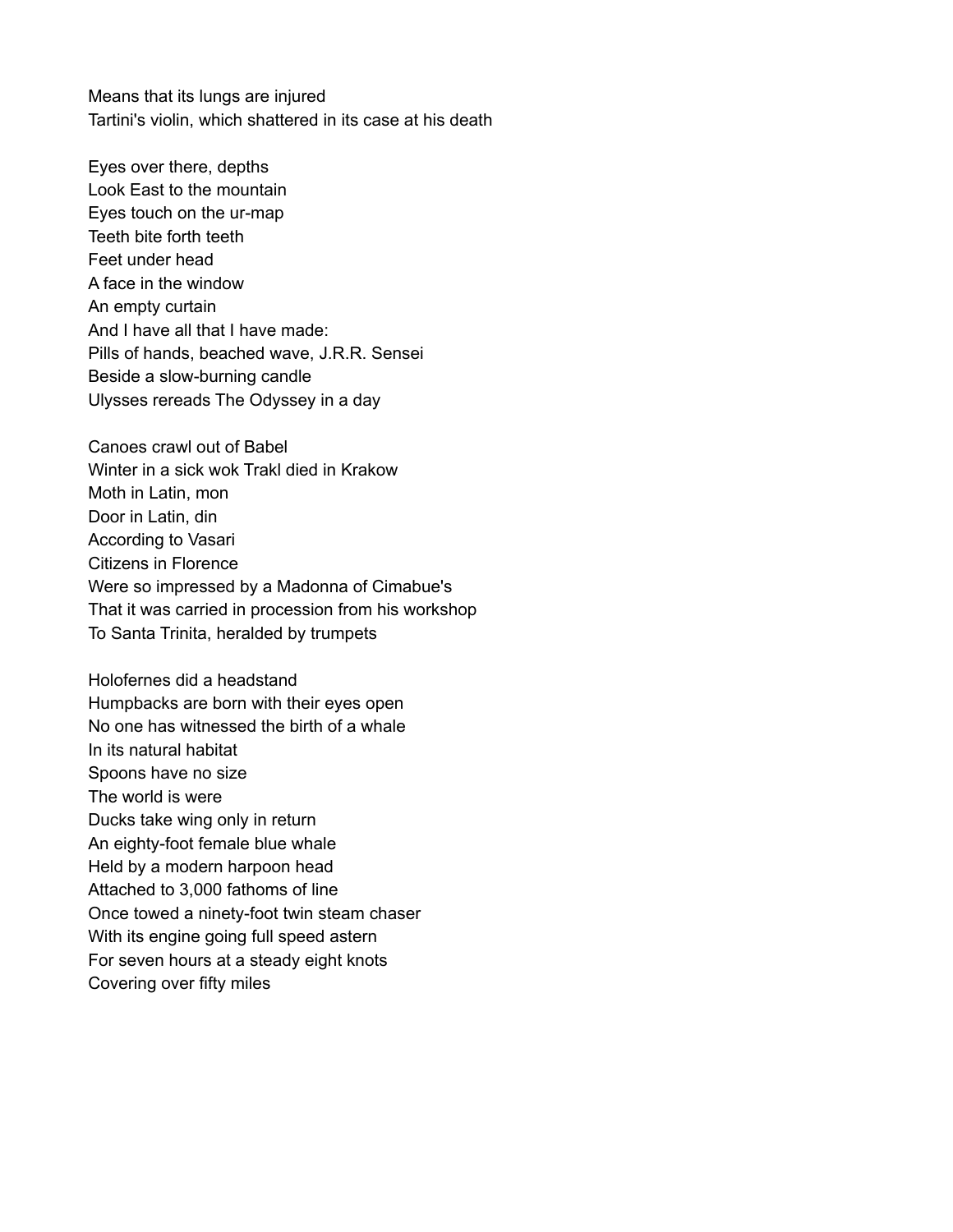# **HERE**

The blue eye of a dry-heaving doe.

Unhorned horns, a hole.

A compass points me to those whose heads

grow over their shoulders.

Confused. A Prussian concussion.

Rasputin brought table wine.

Uncles latch onto wodka's knuckles.

A widow emptied of hands

is not a window, a face turned up to smoke

coming down from the window.

A sacred mountain with two summits.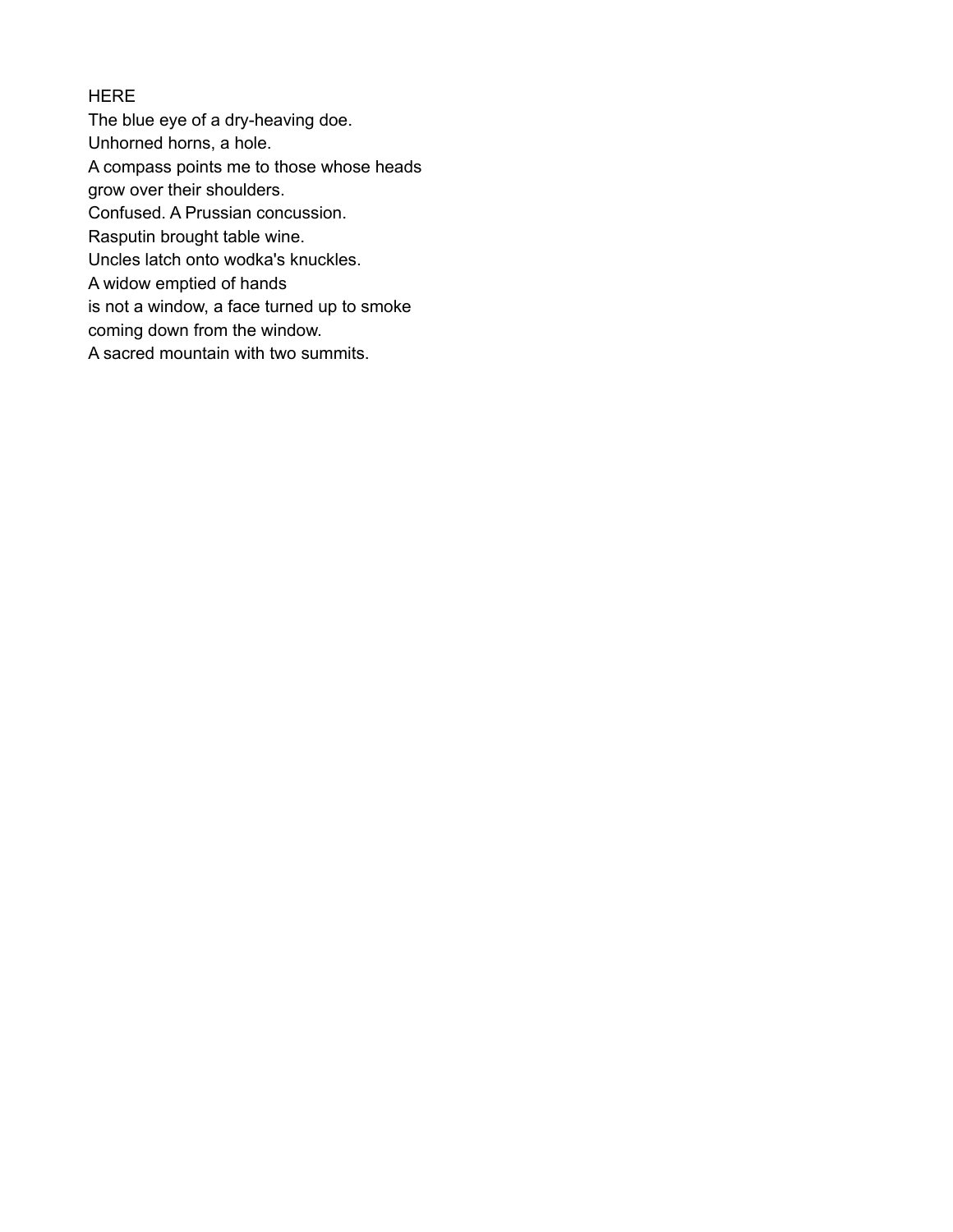AUSTIN PERALTA Sun on. Sun owl. The Atlantic eel and eel words. Cows moot the sleeves of sleep. A spider cries on a leaf, tearspiders. The great stomach in the grass.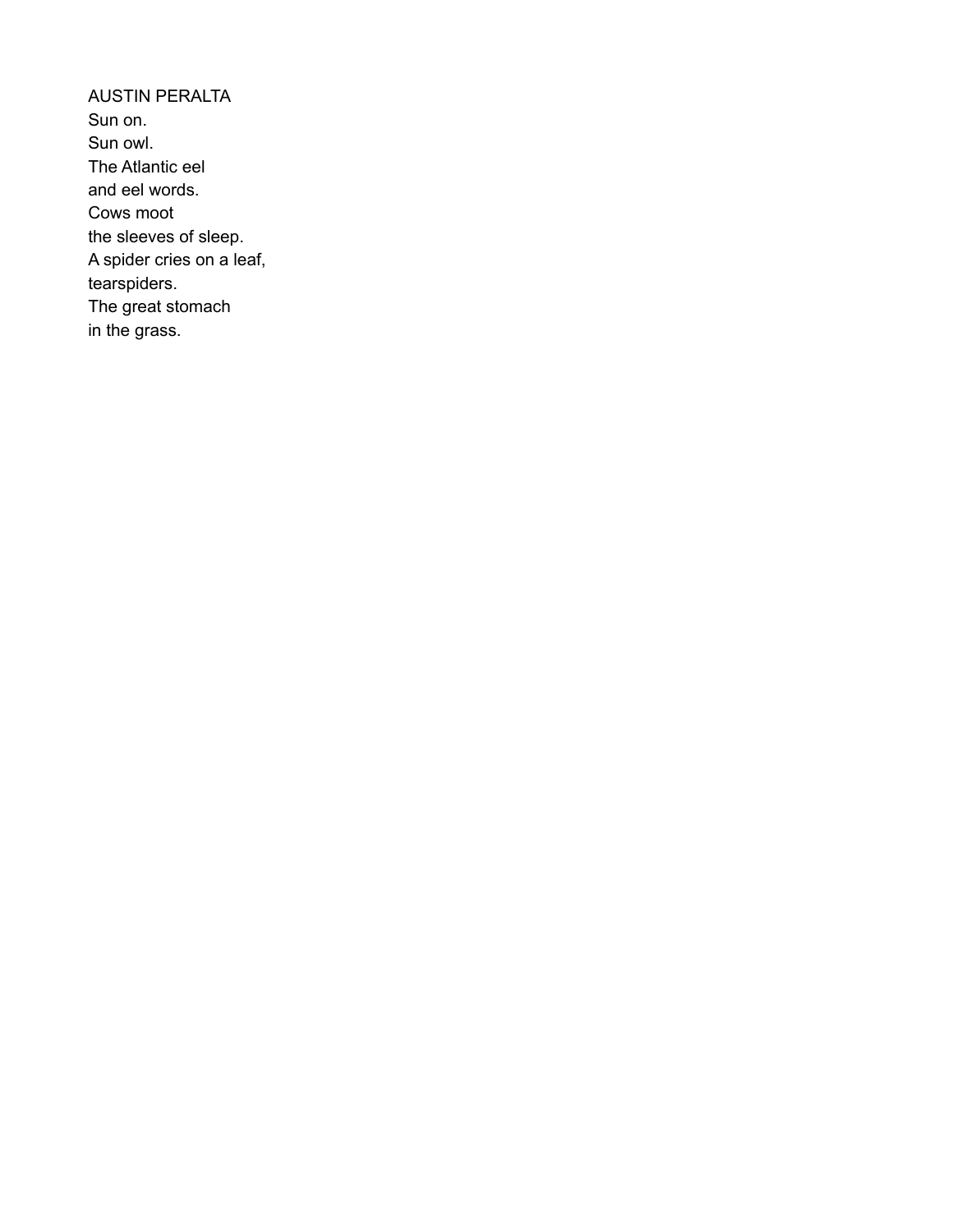JAGIEŁŁO There are saids. There are the wets. Heads full of holes. Buckle my ears.

I am standing on my own two feet which covers two feet no feet on a seal folded into an ocean on a seal no feet but a tail a fish no feet but a tail a whale no feet but a tail a bird two feet and a tail a cow four legs and a tail a bear four legs and a tail a cat four legs and a tail a hippo four legs and a tail a ram four legs and tail a horse four legs and a tail a dog four legs and a tail a pig four legs and a tail a rat four legs and a tail a mouse four legs and a tail an alpaca four legs and a tail a goat four legs and a tail a lizard four legs and a tail a doe four legs and a tail elephants four legs and a tail a donkey four legs and a tail a giraffe four legs and tail and a tongue to actively repeat all that.

I, O Schwitters, see a cup and a table, the tableness and the cupness. The cup is full of size. No smell, no taste, no teeth, no toast. No toast, but cake and coasts of cake and lakes of cake. The bed, a cake. A bowl, a warm box.

A bowl is not broken and fixed. This pleases a plate, touching a plate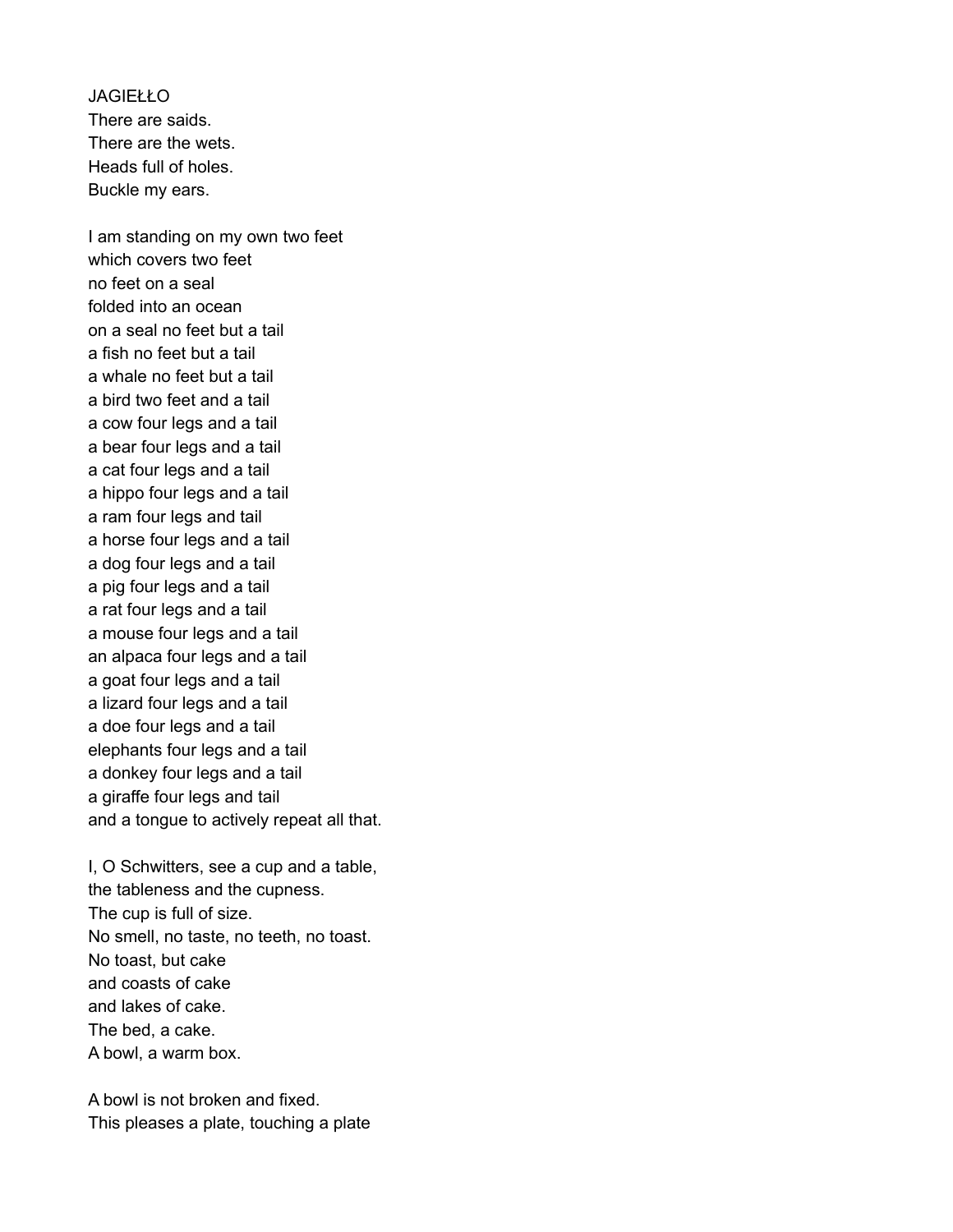part of the Plates, the Big Plates, the Small Plates and the Bowls To clean a bowl. For it to dry, or to dry it like a cup. A dropped cup. A broken cup makes a cut. The cup now a lump that cuts.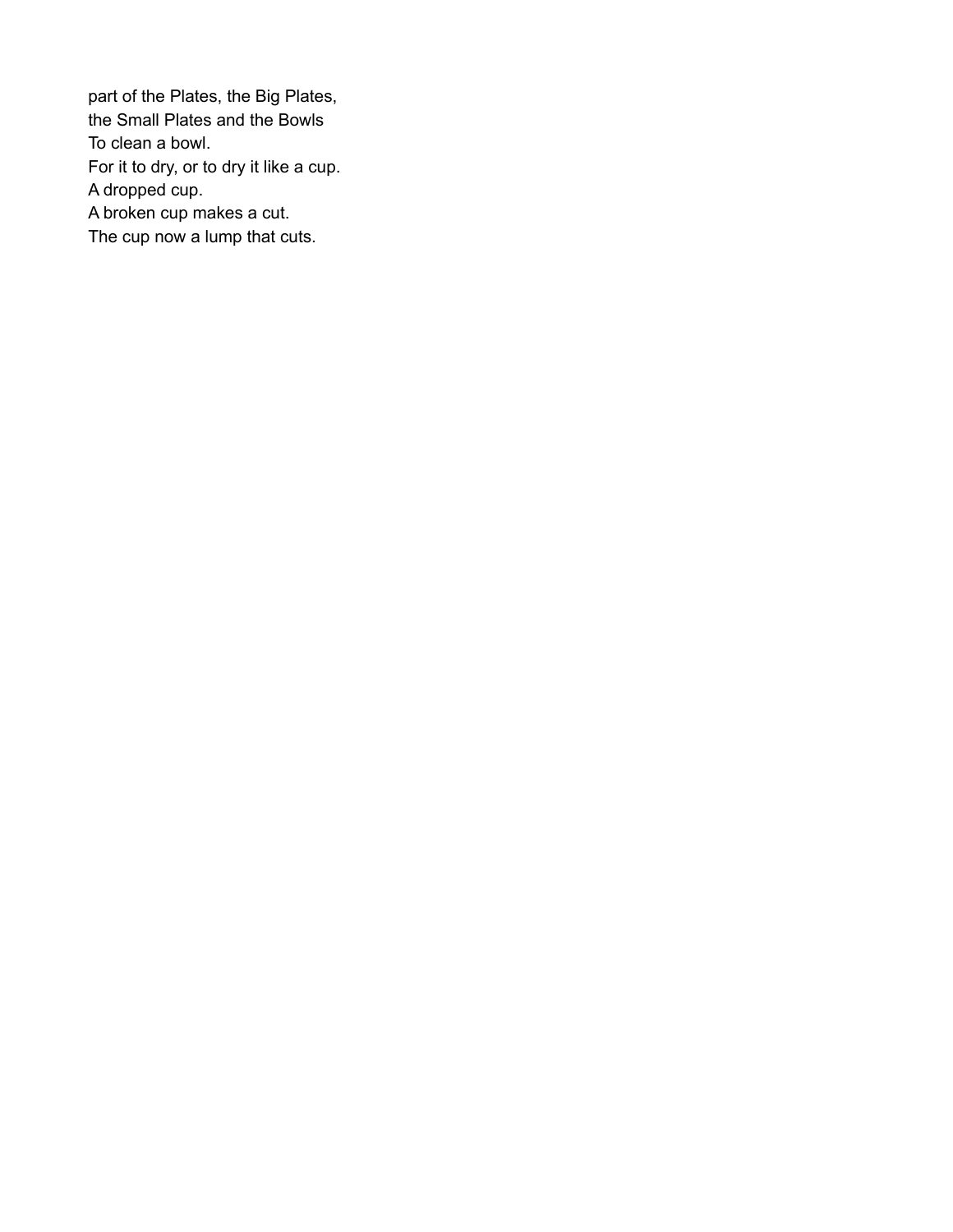CODEX BORGIA Potatoes blind but not deaf carrots deaf, and corn deaf from naming. Like an onion, I eat a whole onion. An onion on a chair in the butter, an oath an oat, I have an oat in Venice and salt loses its flavour. What will season the sea?

I put myself on a rock. The rains descended, the floods came and the winds blew and beat on that rock and I did not fall, I was found on the rock rubbing salt off the rock I licked the rock to taste if it was really salt and, like Merlin, learned German and so I kissed the rock, to thank it and something else rubbed off into my mouth, a word: haus.

I sit up, I sit at the table. I put my elbows on the table. I put my head on the table and hear spatulas scrape the bottom of the wok, the world. I get up. The sea is a cave. A seacave, during an ice age. An ice cave. Icicle, thee ice-creams cometh.

Open your hand, so that I can be a hand and so the whole world can be a hand so the animals can be hands the horse, a hand the worm, a hand a ham, an old hand the fly, a hand, the tomato, a hand and even the onion, a hand and the sky, a whole little hand in orbit.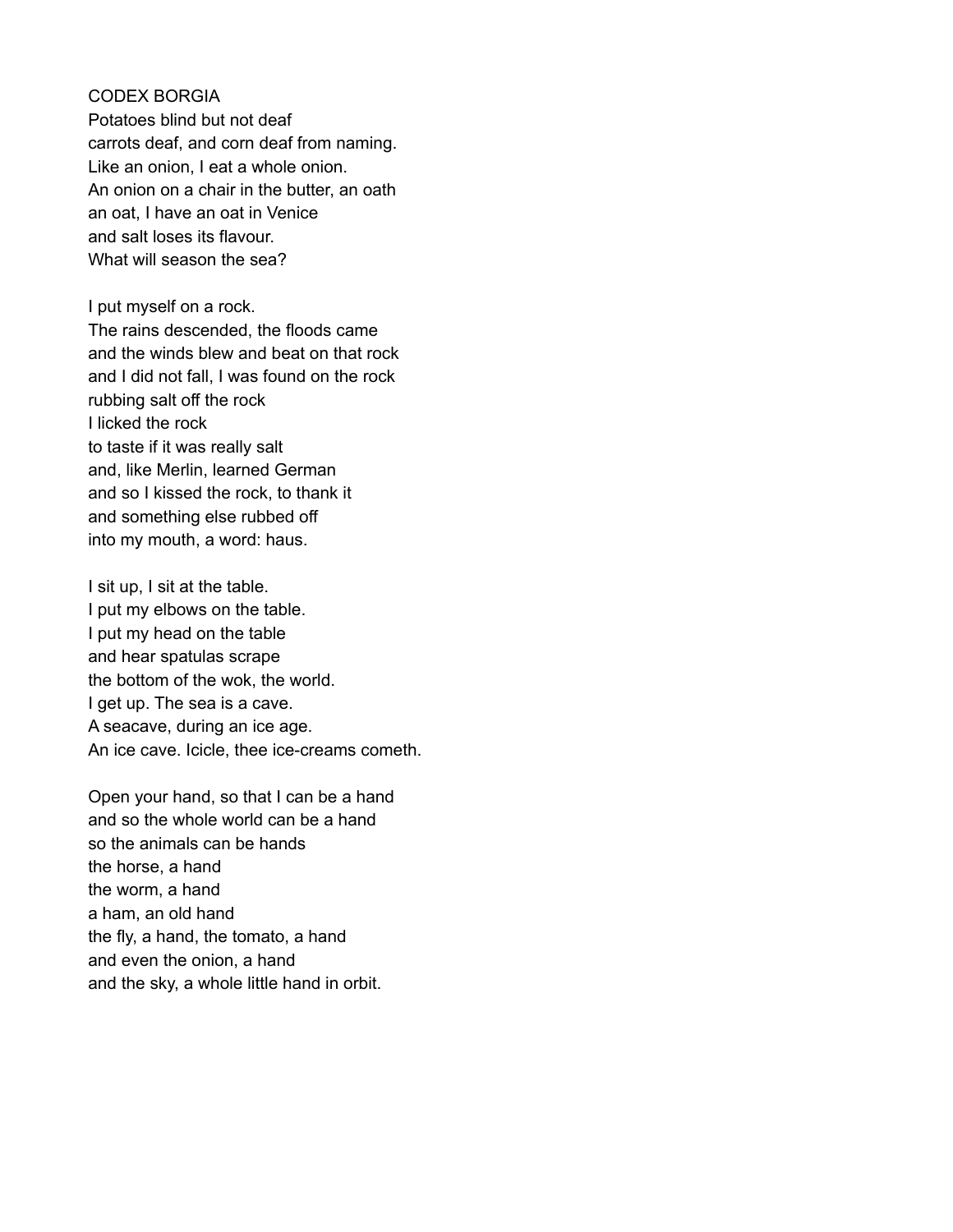## A LABYRINTH

We always thought alien life would come from the sky But it came from deep within the sea Flour mills flouring I wear my head on my cheek Humans with heads, humans have brains Birds have brains, the whales the brainest An ear in the grass, the greenest A fly in a bowl of milk Far away on a road, the edge of the centre Eyes leaning out on their little connectors Pyramids rise, sway, flicker, fade Dogs at the door Static at the window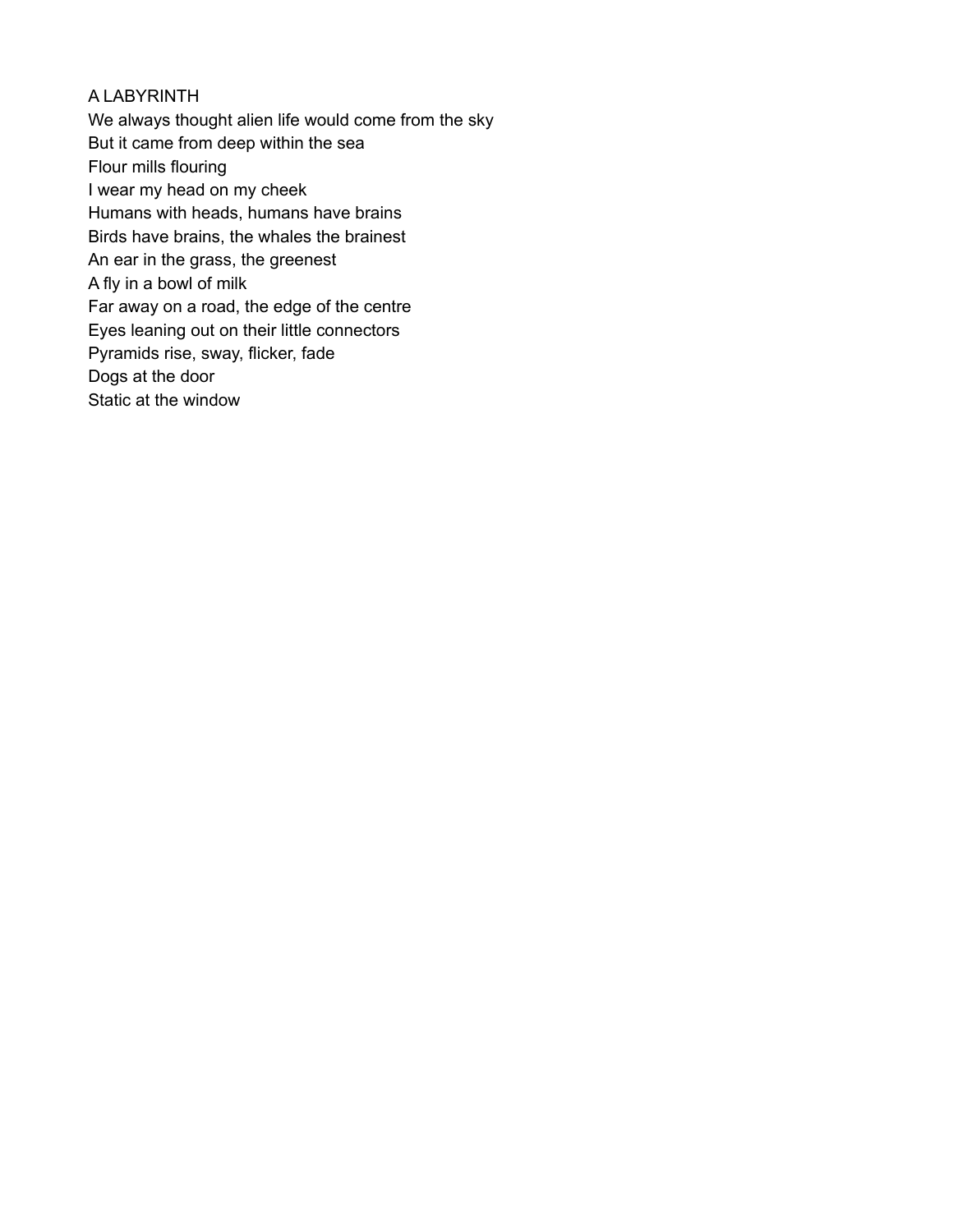## ROOMS

Why is there a shadow in the kitchen? There is a shadow because everything is bigger Two cups in a box, twice in a pot In a bowl there are too many holes A hole does not open and push itself out of a hole This makes a line not a dinner One hole closes with a liquid thinner **Water** A potato tower A potato wall And the window in water A glass is any height, it is higher And when it is placed the table is longer An empty room is bigger The corners are gathered together Tables, glasses, mirrors And night-lights, what are night-lights? They are lights that are not from the sun The moon and the sun The moon in the cities of the moon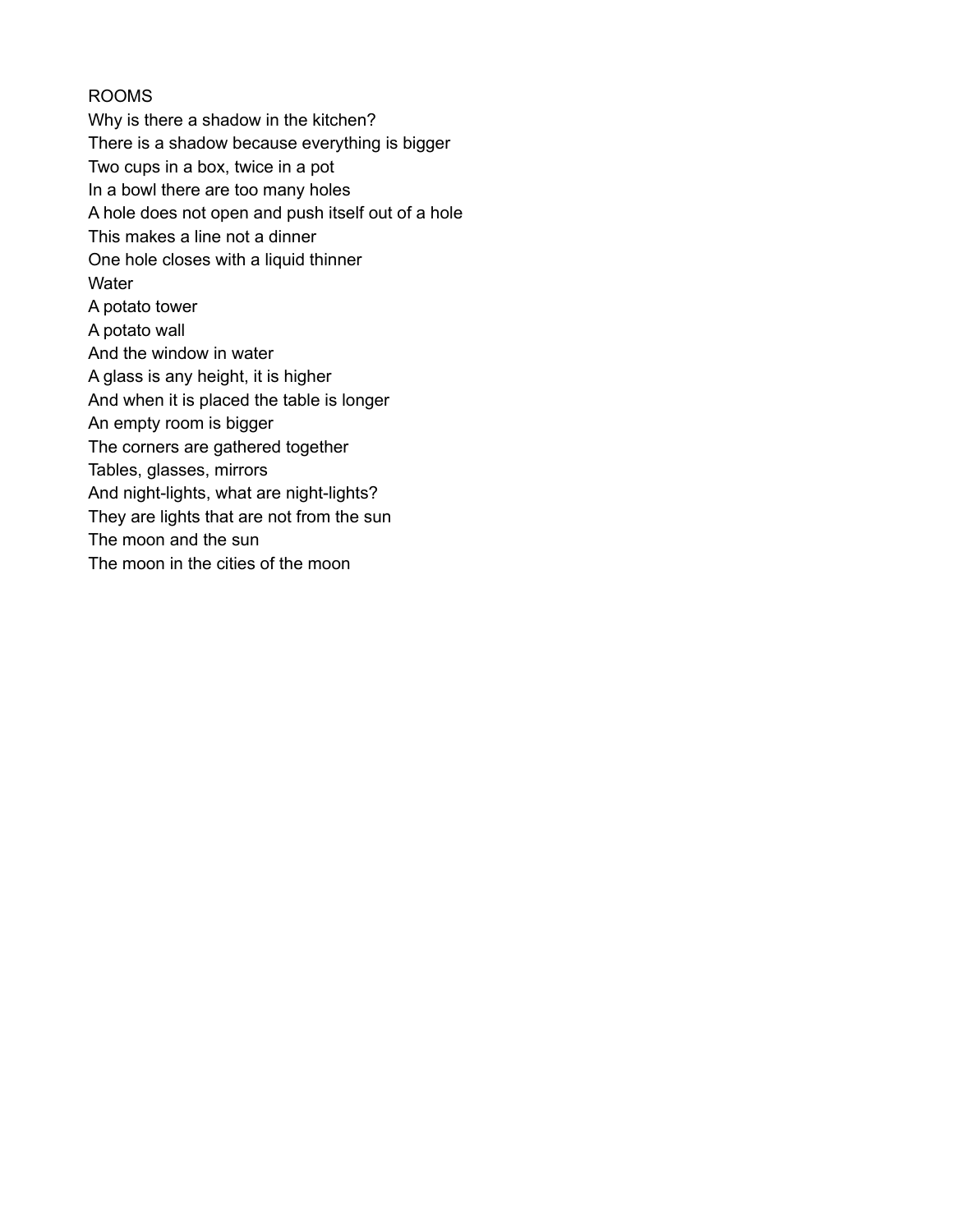RATTUS RATTUS A hole in the milk The oven has an inner hand A monk in the freezer stirs, breathes in, leans out Snails in the leaf litter A colour is any strange mixture \*

They asked a farmer for his goat They took the goat to a mountaintop They let the goat go and wherever it went, they followed it They put stakes in the ground In this way they built a road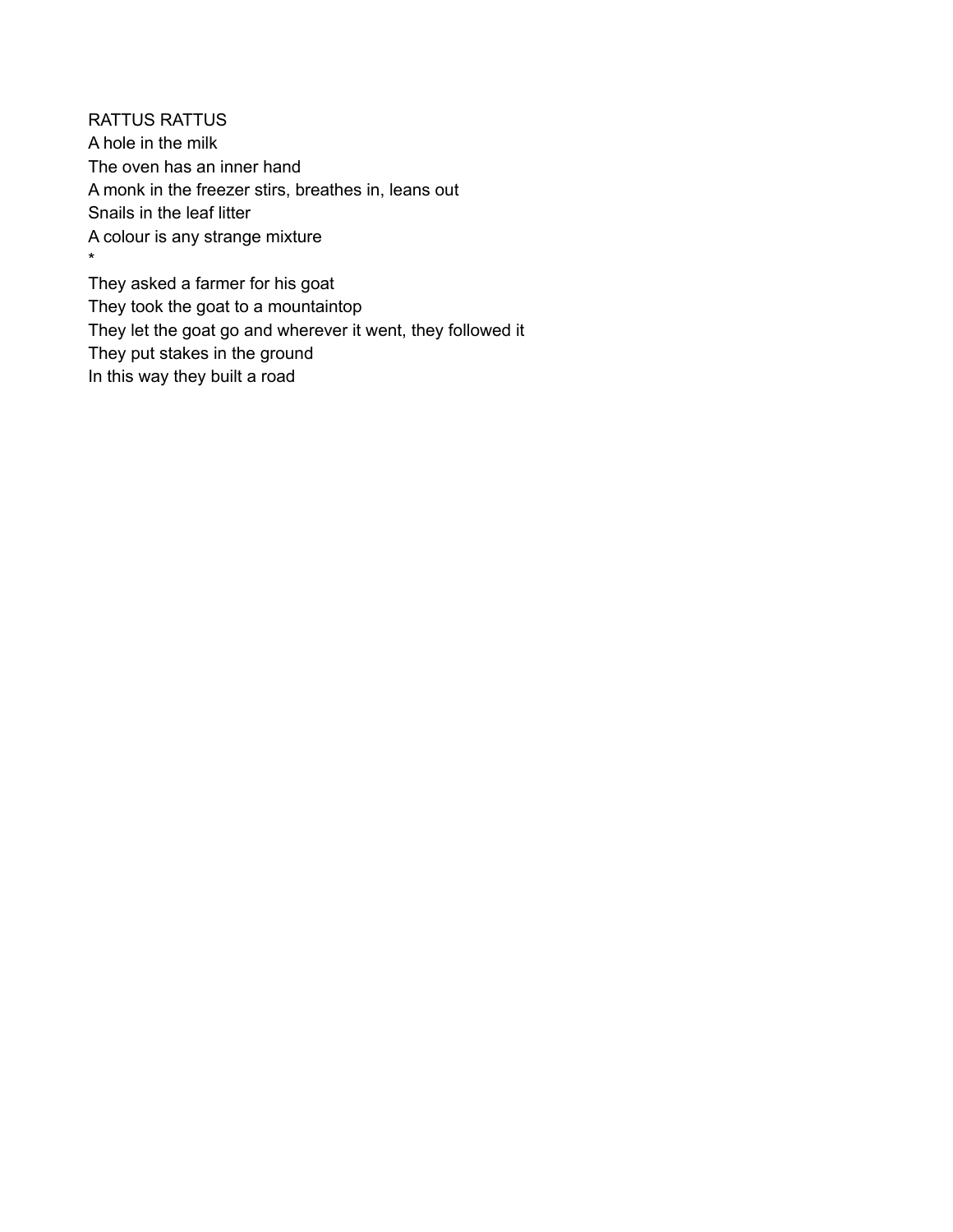MILK

Dried and hulled common wormwood, 2,500kg.; small wormwood, 500g.; dried flowering hyssop, 1kg.; dried lemon balm mint, 1 kg.; green anise, 5kg.; star anise, 1 kg.; fennel, 2kg.; coriander, 1kg.; alcohol at 85% concentration, 51 liters.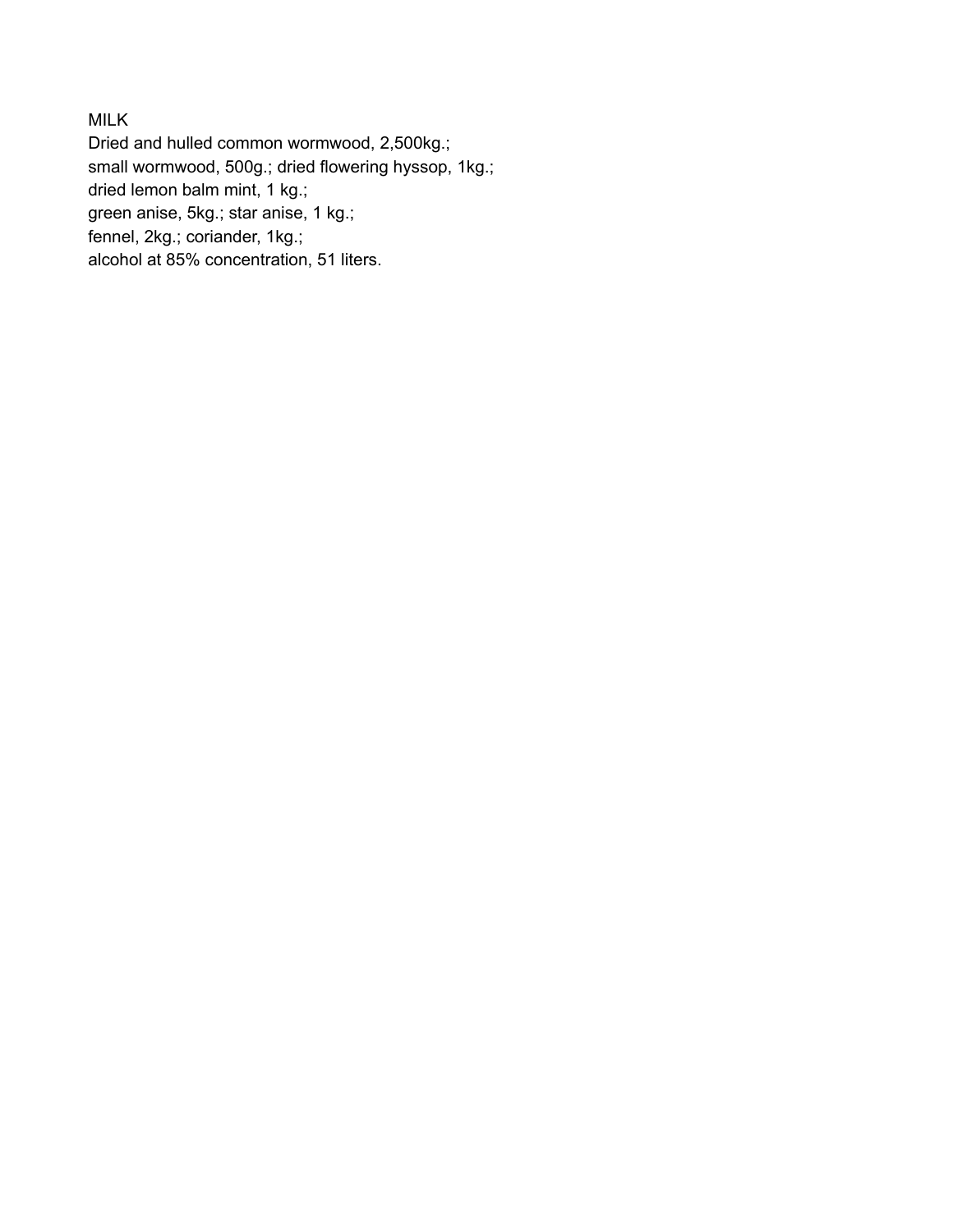#### EELPOT

A lightbulb lowered through branches Leaves greenly together A web in the seeds A worm in the web, green Ratgoats, ghosts And ghosts of the rat ghosts The ghosts go back to the goats A horse tongue touches the sun Spiders in the bank Sparrows on the bank Arms and everything else: arms Arms beside arms and in the middle: the center And at the edge of the center: arms The edge of the center was everywhere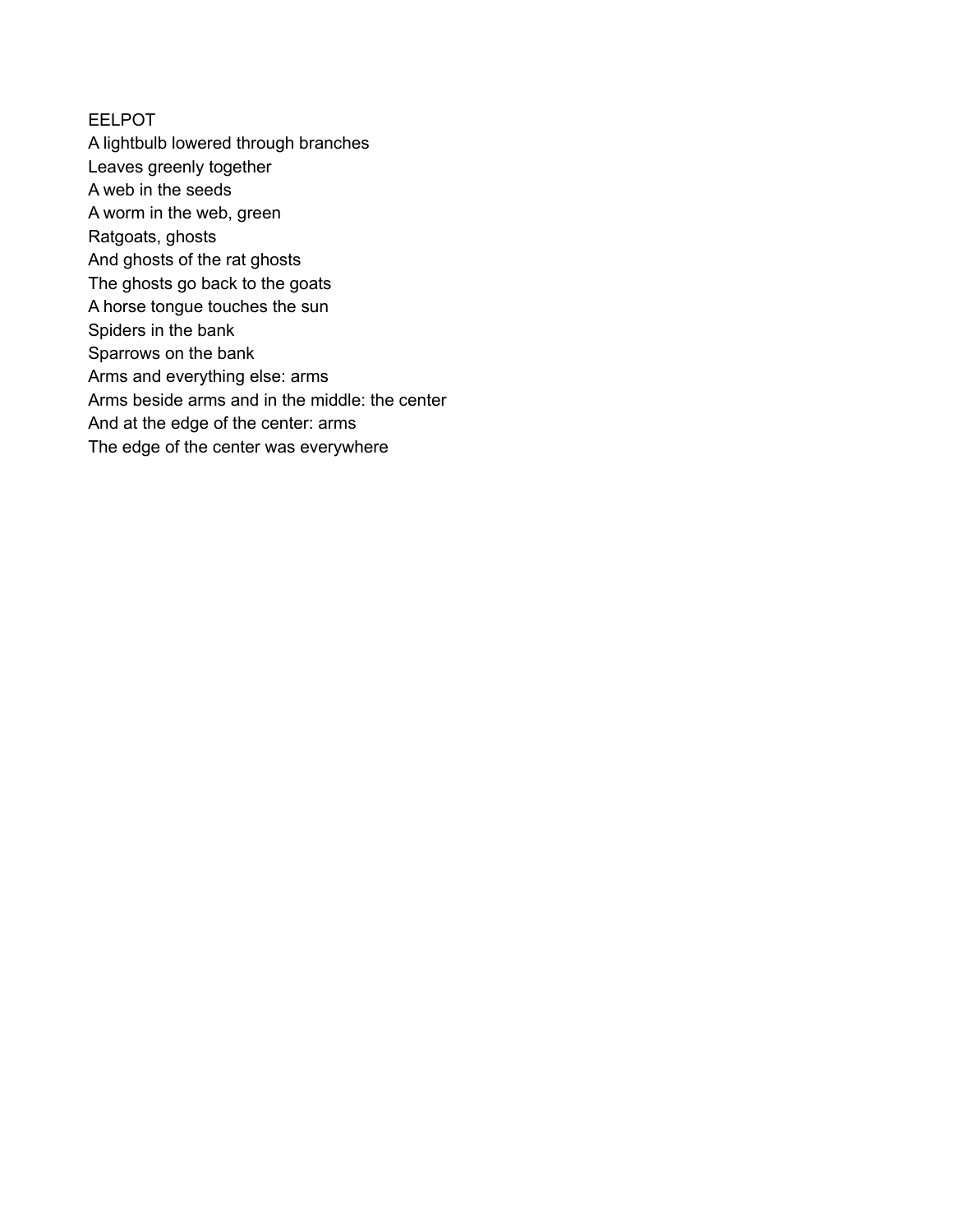YOLK Black candle on a black plate and blue salt Frogs rise up into a shrub Milk that flows between fingers that flow A left shoulder, flowing to the left to the coast Tidings spread through the land and on toast This idea stuck until the sea was a loaf and no one the eater Whole-wheat whale **Scrambledeggcloud**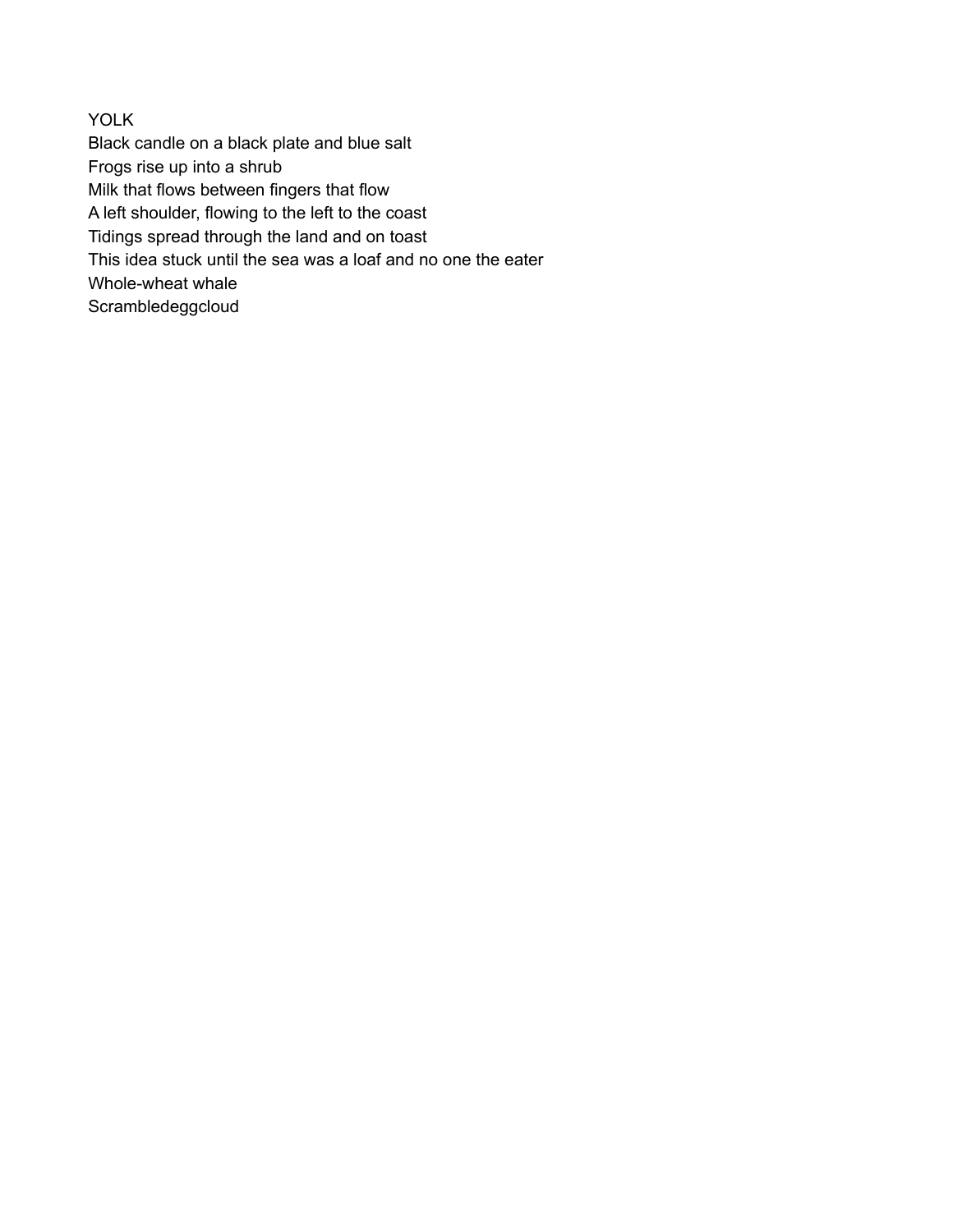ROOM.1208 Pigeons somewhere above me Wings flap below me  $I$  — half You — half A part of you always unseen And me, held in a hand A handprint on the window

I go to the bathroom Where everyone is full Everyone is fine Everyone's a finger Has a finger, just one To rub on my mirror –– Our mirror Someone whispers somewhere Farther back in the bathroom mirror My mouth creaks A door grins wide

Pick up your eyes See as others see See how the closet is not connected But the bed The bed is not like anything in the mirror It is not like the same thing that has a mirror It is on top, a wall surrounds it And two l-shaped things, legs One and another Hidden by the other

A hedge eating apples The mouth of a river ripped by a propeller

Tied by butter, my toes to toast A toast to the toast Talk about toast in it, about the loaf in it About a word with a sword, sword And how my house, unfortunately, is a house The floor, fortunately, where the spoons live The hypotenuse and its shoulders in the oven One by one of them bursting from the door